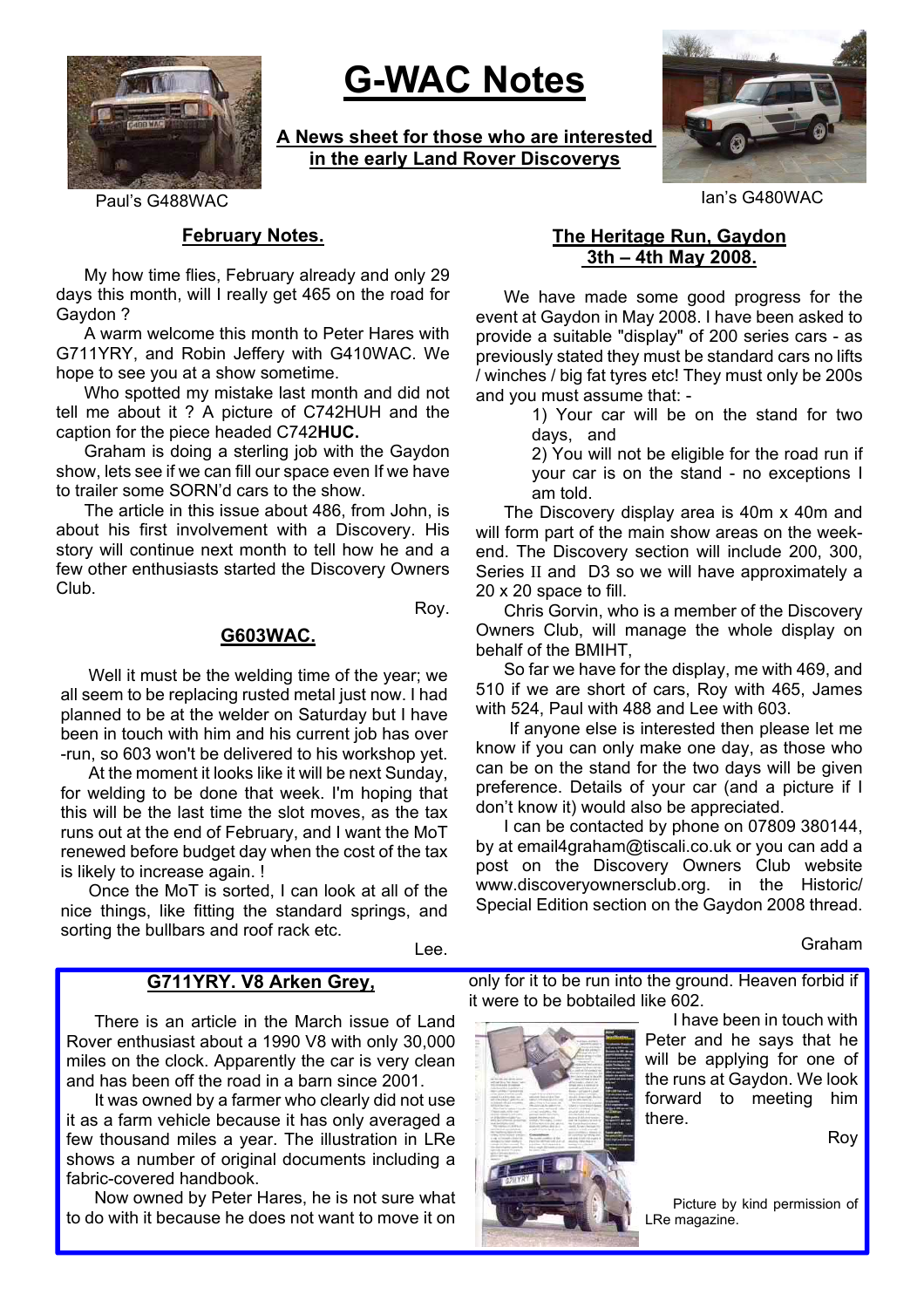I suppose that the story really starts on my shift at work when a guy introduced me to Rob Ivins. We both owned Series 2 SWB Land Rovers and Rob lived less than a mile from the factory where we both worked. This would have been about 1983 and a full six years before the Discovery was launched.

Bob had (has) a penchant for collecting Land Rover oddities and rarities and it was through this friendship in 1994 that I ultimately became the owner of pre-production Range Rover YVB 160H.

The next twist of fate came in 1998 when I was posted to the colonies (Wales). I had to leave my family behind in the Staffordshire Moorlands for ten months over the winter, to wait for a house move that fitted in with school term times. At this time we were running a Fiat Uno on the seven mile each way school run, a troubled little car that had the heart of a lion and the body of a leper, and by October the gearbox had totally failed so we were unexpectedly in the market for a new set of wheels.

So the search started, with my long suffering wife saying that she needed a 4x4 because of the rural, twice-a-day 14 miles for a whole winter, and the cavalry (me) now three hours away on a good day. We reckoned a 5-door Vitara would fit the bill with two kids and a dog, so we set off on the endless drive around the second-hand dealers to view lots of overpriced rubbish.

At the end of a long day trekking all over the place armed with multiple copies of Autotrader, we were at the end of our tether and decided on one last try, a run of about 50 miles down to an independent dealer in Nuneaton. Guess what we found? yes, more over priced rubbish with the ubiquitous red 5-door Vitara with sills that were blowing apart between all the spot welds and looked like a stack of cream crackers.



Photograph by permission of Alisdair Cusick. Cover by permission of Land Rover enthusiast magazine.

We were just about to give up and go home, but as we walked across the forecourt my eye was caught, not by a vehicle, but a registration number, G486WAC.

It was attached to a very sad looking black V8 Discovery languishing on the back row and so tightly boxed in that half of the stock would have to be shunted to get it out. I said that I thought that I recognised the number and we agreed to go and investigate. So we ended up taking a test drive in a 1990 Tdi Discovery just to see what we thought of them, never having been anywhere near a Discovery of any type before.

Having had a lot of experience of V8 Range Rovers, and combining that with a short test-drive, it was agreed that 486 was a definite maybe, especially after a quick call to Rob and him confirming that the plate also sounded familiar to him. Robs research soon found out that 486 was indeed one of the 86 cars featured at the launch in Plymouth in 1989.

So that is how we came to have a gas-guzzling V8 as my wife's daily driver, ready to do about 9,000 miles in the first year. Part of the thinking was that the £50+/week fuel bill would have us getting used to a higher cost of living, so that we could get a house in South Wales within walking distance of school (or failing that with a free school bus) and the fuel budget could then be ploughed into a bigger mortgage and we wouldn't notice the difference.

The old girl has soldiered on in our ownership for over nine years and now shows less than 112,000 recorded miles compared to about 91,000 when we bought her. I have tried to keep everything standard even down to running the correct pattern Goodyear Wranglers. To be fair she has never needed too much TLC, but now has a collapsed body mount on the rear cross member as well as the strap that secures the petrol tank having succumbed to the corrosive effects of 18 British winters. There is also the usual crop of 'character adding foibles' associated with any Discovery of this age.

We have now decided to do our bit to help Gordon Brown meet his climate change targets, and with the demise of the MoT certificate, we will park her up and run something a wee bit smaller. I suppose that we have two choices really, mothball her for a future restoration, when time and inclination both arrive at the same time as a dollop of cash, or sell her on.

So if you would like to own a little piece of Land Rover history, and while there is enough time to get her back to showable condition before the Discovery 20th Birthday party, then please do drop me a line on john.capewell@tesco.net. If I get a sensible offer from a responsible potential owner then we will sell, but it is not for giving away, it will be barn stored as a future project.

486 also saw the start of the Discovery Owners Club, but more about that later.